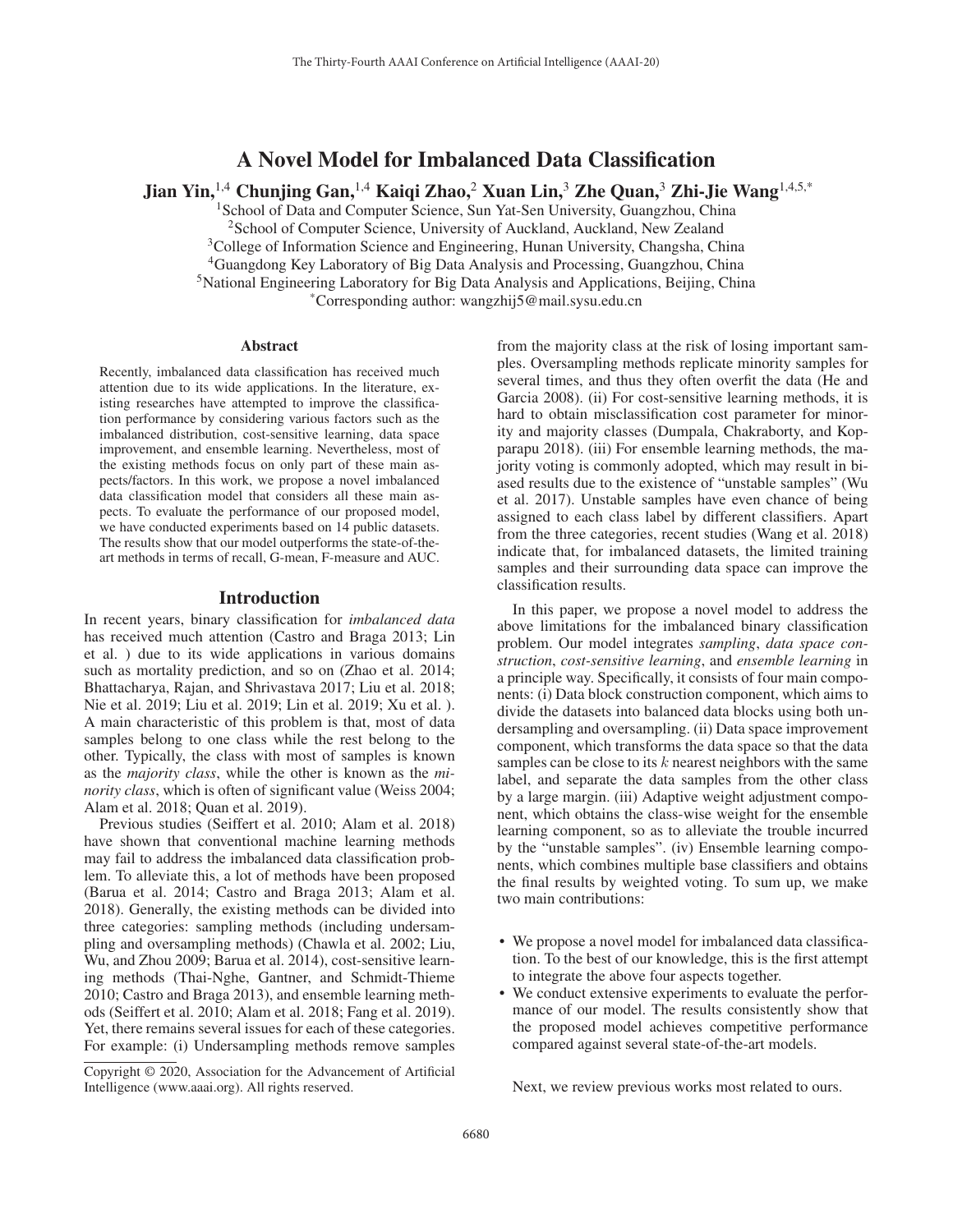# Related Work

As mentioned before, previous works can be generally classified into three categories: (i) sampling methods, (ii) cost-sensitive learning methods, and (iii) ensemble learning methods. In what follows, we review them briefly.

## Sampling Methods

Sampling methods (Das, Krishnan, and Cook 2015) alleviate the class imbalance by adjusting the dataset, and so they are essentially a kind of data preprocessing methods. Particularly, they can be further categorized into two types: undersampling and oversampling. Undersampling is to remove majority class samples from the data, so that the degree of imbalance could be adjusted. The mainstream undersampling methods are *random undersampling* (He and Garcia 2008) and *informed undersampling* (Liu, Wu, and Zhou 2009). Random undersampling removes a set of majority samples from the original data in a random manner (He and Garcia 2008). This method is the simplest mechanism for data distribution adjustment. However, it often incurs significant information loss (Liu, Wu, and Zhou 2009). To alleviate the dilemma, *informed undersampling* methods (Liu, Wu, and Zhou 2009) combine other techniques such as training multiple classifiers to adjust the imbalanced data distribution. Oversampling duplicates or generates minority samples to compensate the lack of minority samples. The mainstream oversampling methods include *random oversampling* and *synthetic oversampling*. Random oversampling randomly replicates a set of minority samples from the original data. This sampling mechanism often overfits the data (Mease, Wyner, and Buja 2007). As for the synthetic oversampling, it generates synthetic minority samples using the existing samples. SMOTE (Chawla et al. 2002) and MWMOTE (Barua et al. 2014) are representative synthetic oversampling methods.

Compared to the works in this branch, our method utilizes both random undersampling and random oversampling. Specifically, we apply oversampling in the overall data block construction phase to replicate the minority samples. However, in each block the minority samples appear for just once, and so the overfitting phenomenon is alleviated to some extent. In addition, we use undersampling in the single data block construction phase to include a part of majority samples in each data block. Overall, our method absorbs the advantages of undersampling and oversampling, alleviating information loss and overfitting.

#### Cost-Sensitive Methods

Cost-sensitive methods improve the classifier by applying different costs for misclassifying different samples (Castro and Braga 2013; Krawczyk 2016). For example, Thai *et al.* (Thai-Nghe, Gantner, and Schmidt-Thieme 2010) propose sampling techniques with cost-sensitive learning method in support vector machine (SVM), and use cost-sensitive learning technique to optimize the cost ratio. Castro *et al.* (Castro and Braga 2013) incorporate prior knowledge into the cost parameter, and apply such a parameter to a joint objective function to enhance imbalanced data classification.



Figure 1: The architecture of our model.

Nikolaou *et al.* (Nikolaou et al. 2016) incorporate the shifted decision threshold and calibrated probability estimation for cost-sensitive learning in imbalanced data classification. Wu *et al.* (Wu et al. 2017) use cost-sensitive multi-set feature learning to learn discriminant features. Compared to the works in this branch, our method does not directly utilize different costs in the classification process. Instead, we use the cost for the "overall gain" calculation (detailed later in the paper). This allows us to obtain a weighting mechanism which maximizes the overall gain.

## Ensemble Learning Methods

Ensemble learning methods utilize multiple weak classifiers, and combine them to obtain a strong classifier for classification (Hastie, Tibshirani, and Friedman 2009). There are also many ensemble learning methods for imbalanced data classification. For example, Seiffert *et al.* (Seiffert et al. 2010) propose a method that combines sampling techniques with boosting algorithm for imbalanced data classification. Alam *et al.* (Alam et al. 2018) use partitioning techniques to create balanced data, and then apply an ensemble classifier for classification and regression tasks. Compared to the works in this branch, instead of assigning equal importance to each classifier, our method incorporates class-wise weight into the ensemble learning framework, which allows us to handle incorrectly labelled data samples.

Besides conventional machine learning methods, there emerges several imbalanced classification methods based on deep learning (Khan et al. 2017; Huang et al. 2016). However, they focus on image data. Unlike image datasets, many imbalanced datasets are limited in size and features, and thus deep learning methods are not applicable in our setting.

### Imbalance Data Classification Model

In this section, we first cover the architecture of our model, and then elaborate and discuss each component.

#### **Overview**

Figure 1 depicts the architecture of our proposed model named *DDAE*. As mentioned earlier, it contains four main components: (i) Data Block Construction (DBC) component, which is responsible for dividing the input data into nearly balanced data blocks; (ii) Data Space Improvement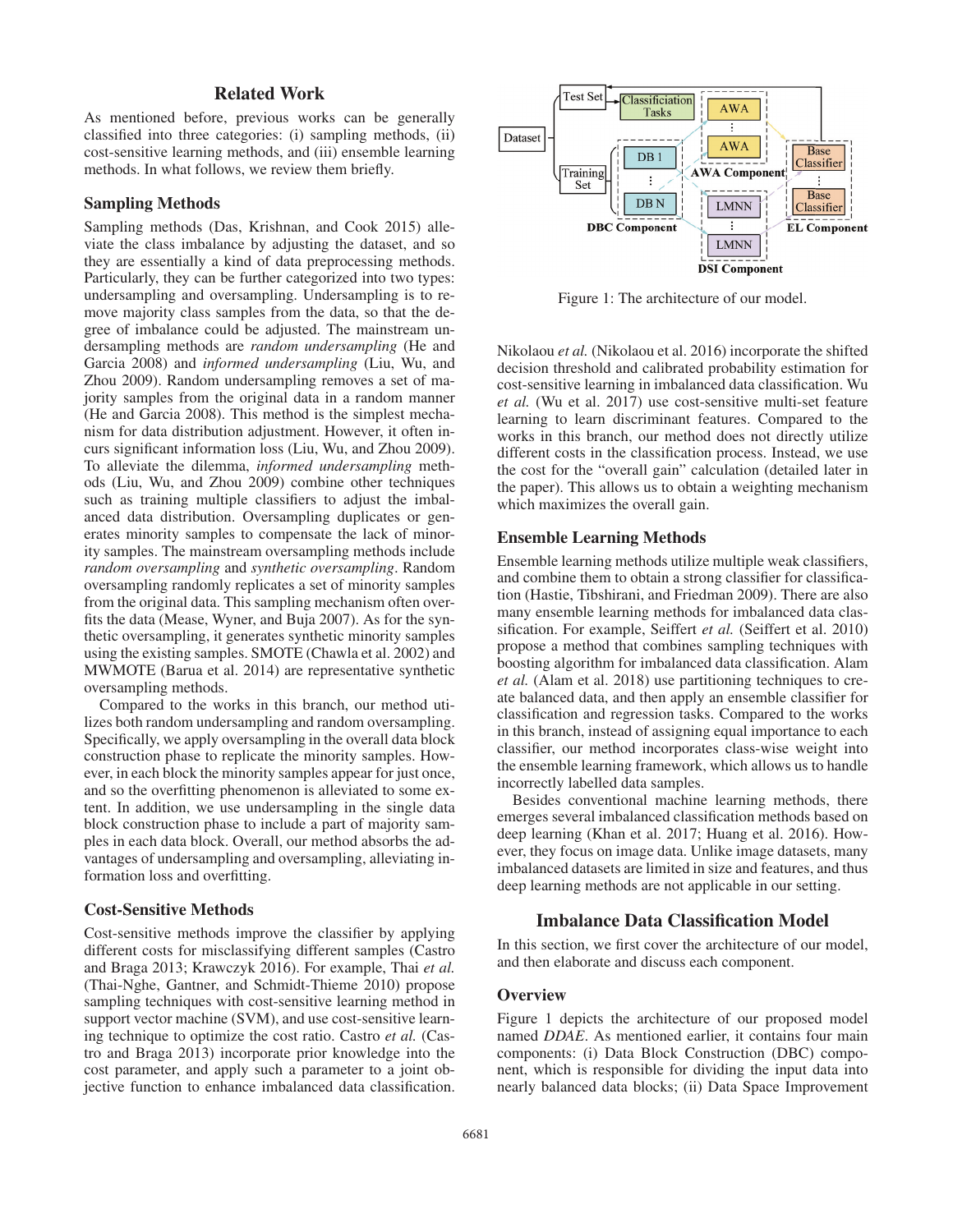(DSI) component, which is used to make the  $k$  nearest neighbors belong to the same class and separate the data samples from different classes by a large margin; (iii) Adaptive Weight Adjusting (AWA) component, which is used to adjust the weights of samples from different classes; and (iv) Ensemble Learning (EL) component, which is used to combine multiple base classifiers by weighted voting.

The work flow of our method is as follows. Generally, we partition a dataset into a training set and a test set. The first step is to put the data from the training set into the DBC component, obtaining a number of balanced data blocks. Then, each data block is fed into the DSI component for improving the data space. Meanwhile, the AWA component computes the class-wise weights based on the data in each block. After that, we apply a base classifier  $(kNN)$  to each data block processed by DSI component, and the EL component collaboratively use weights from AWA and the base classifiers to generate the class labels. Finally, the trained model is applied to the test set to perform the classification tasks. Next, we present each component in detail.

## Data Block Construction

We divide the data into multiple data blocks, so as to make each data block balanced. In a nutshell, our method absorbs the advantages of undersampling and oversamping methods, alleviating information loss and overfitting to some extent. Specifically, we partition the majority samples into several subsets, each roughly of the same size as the set of minority samples. Then, we use oversampling to replicate the minority samples and combine each copy with each subset of majority samples. As we only use part of the majority samples in each data block, it can be considered as the undersampling of the majority samples.

Formally, let  $N_{min}$  (resp.,  $N_{maj}$ ) be the number of minority (resp., majority) samples. Let  $S_{min}$  (resp.,  $S_{maj}$ ) be the set of minority (resp., majority) samples. Let  $\delta =$  $N_{maj}/N_{min}$  be the imbalanced ratio. Algorithm 1 shows the pseudocodes of data block construction process. In this algorithm,  $\delta^*$  can be computed by  $\lfloor \delta \rfloor$  or  $\lceil \delta \rceil$ .

| <b>Algorithm 1:</b> Data blocks construction                                |
|-----------------------------------------------------------------------------|
| <b>Input:</b> Dataset D                                                     |
| <b>Output:</b> A set B of $\delta^*$ data blocks                            |
| 1: Obtain $N_{min}$ , $N_{maxj}$ , $S_{min}$ , and $S_{maxj}$ based on      |
| D:                                                                          |
| 2: Divide $S_{maj}$ into $\delta^*$ chunks $\{C_1, C_2, , C_{\delta^*}\}\;$ |
| 3: for $i = 1$ to $\delta^*$ do                                             |
| 4: Put $C_i$ and $S_{min}$ into an empty data block $B_i$ ;                 |
| $5:$ end for                                                                |
| 6: <b>return</b> $B = \{B_1, B_2, \}$                                       |
|                                                                             |

#### Data Space Improvement

To improve the data space, our model incorporates the metric learning technique. Specifically, we adopt the *large margin nearest neighbor* (LMNN) algorithm (Weinberger and Saul 2009). This algorithm learns a transformation matrix L and incorporates a loss function  $\varphi(L)$ , so that it can push data samples of different classes away from the target sample, and pull data samples that have the same class label close to the target sample. Specifically, the loss function is as follows.  $\varphi(L) = (1-\lambda)\varphi_{pull}(L) + \lambda \varphi_{push}(L)$  where  $\lambda$  is a positive real number used as the weight for these two items (i.e., pull and push). The first item  $\varphi_{pull}(L)$  is computed as  $\varphi_{pull}(L) = \sum_{i,j \in N(i)} ||L(x_i - x_j)||^2$ , where  $N(i)$  is the k<br>pearest peighbor of data i with the same class label as i. It nearest neighbor of data i with the same class label as i. It negatives large distances between the data sample and its  $k$ penalizes large distances between the data sample and its  $k$ nearest neighbors with the same class label. The second item penalizes small distances between the data sample and others with different class label. It is computed as  $\varphi_{push}(L) =$  $\sum_{i,j,l} (1 - \delta_{il}) max\{0, 1 + ||L(s_i - s_j)||^2 - ||L(s_i - s_l)||^2\},$  where  $\delta_{il}$  is used to determine whether data samples  $\varepsilon_{il}$  and where  $\delta_{il}$  is used to determine whether data samples  $s_i$  and  $s_i$  belong to the same class or not. More specifically if they  $s_l$  belong to the same class or not. More specifically, if they are from the same class, then  $\delta_{il} = 1$ ; otherwise,  $\delta_{il} = 0$ .

#### Adaptive Weight Adjustment

We first introduce some concepts and then present our adaptive weight adjustment (AWA) component in detail. For each data sample s, its k nearest neighbors may be positive or negative. When applying  $kNN$  classifiers, the label of s may be ambiguous if the number of its positive and negative neighbors are roughly the same. More formally, we refer to the absolute difference between the number of negative neighbors and that of positive neighbors as positivenegative count difference (PNCD). If the PNCD is large than a threshold  $\tau$  (it is conservatively set to 1 when k is odd; otherwise, it is set to 2 in our experiments), we refer to such a sample s as the stable sample. Otherwise, we refer to it as the unstable sample.

Most of the ensemble learning methods assign the same weight to all the classifiers, and obtain the final result by majority voting (Zhang and Ma 2012). Such a method may incur biased results, due to the existence of unstable samples. To address this issue, we suggest an adaptive weight adjustment mechanism to obtain better classification results. In particular, we first introduce the *unstable confusion matrix*, as shown in Table 1. In the matrix,  $c_{1,0}$  (resp.,  $c_{1,1}$ ) denotes the number of unstable positive samples which are predicted as negative (resp., positive). In contrast,  $c_{0,0}$  (resp.,  $c_{0,1}$ ) denotes the number of unstable negative samples which are predicted as negative (resp., positive). Let  $S_{pos}$  (resp.,  $S_{neg}$ ) be the set of samples whose real labels are positive (resp., negative). Let  $S_{qrt}$  (resp.,  $S_{sml}$ ) be the number of unstable samples whose positive predictions is greater (resp., smaller) than negative predictions. One can obtain the values in the matrix as follows:  $c_{1,0} = |S_{pos} \cap S_{sml}|;$  $c_{1,1} = |S_{pos} \cap S_{grt}|$ ;  $c_{0,0} = |S_{neg} \cap S_{smt}|$ ; and  $c_{0,1} = |S_{pre} \cap S_{smt}|$  $|S_{neg} \cap S_{grt}|.$ 

Table 1: Unstable confusion matrix

| <b>Sample</b> | <b>Predict as negative</b> Predict as positive |           |
|---------------|------------------------------------------------|-----------|
| Positive      | $c_{1,0}$                                      | $c_{1,1}$ |
| Negative      | $c_{0,0}$                                      | $c_{0.1}$ |
|               |                                                |           |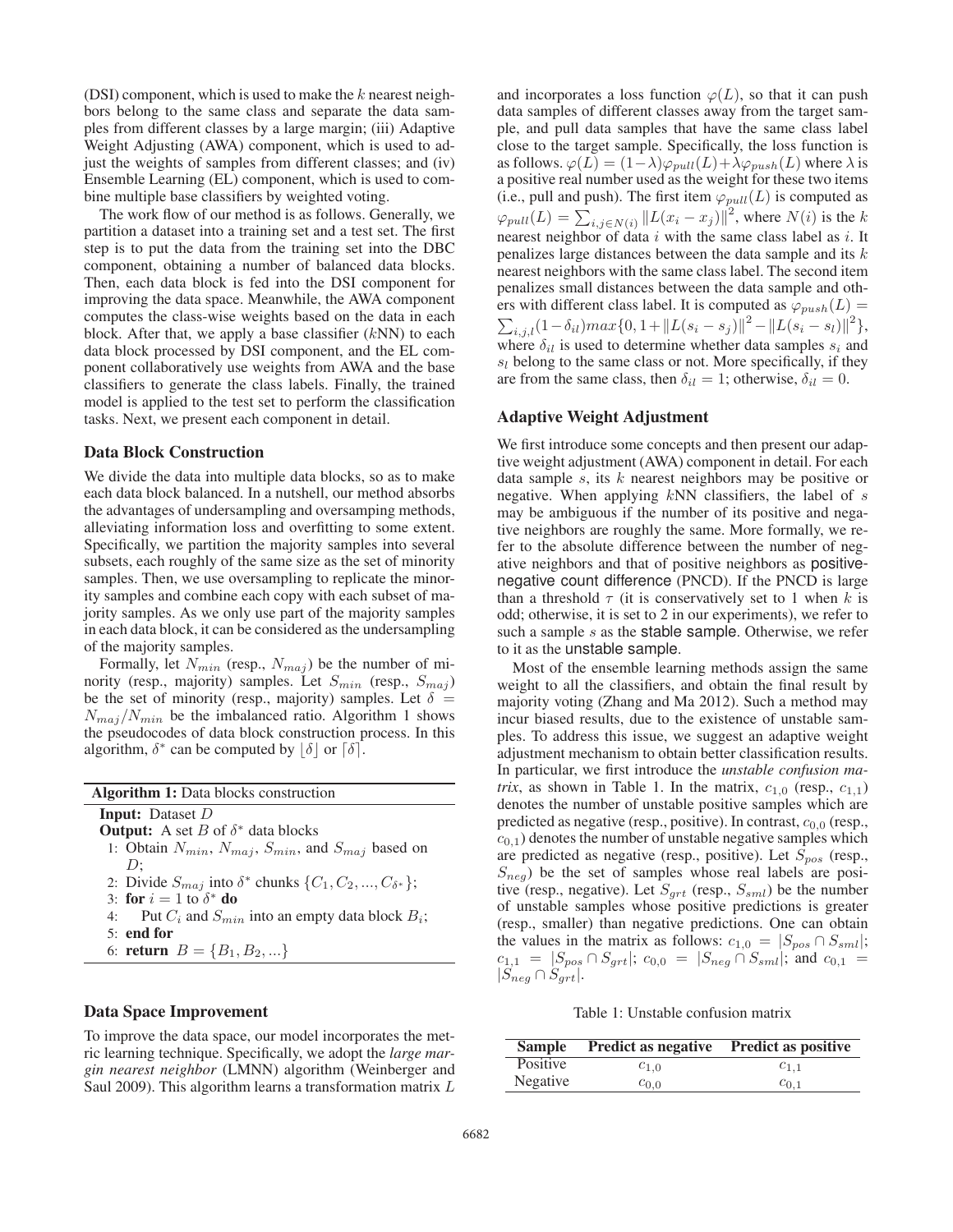In imbalanced data classification, it is usual that the cost (or importance) of the minority sample is larger than that of the majority sample. Without loss of generality, we assume the cost ratio between minority samples and majority samples is  $x$ . The basic idea of AWA is to adjust the weights for the positive and negative outputs, and to maximize the overall gain for the unstable confusion matrix.

In the initial stage, the default weight, denoted by  $W_d$  is set to 1 in this paper. That is, we set the weight pair  $(1,1)$  as the weights for negative and positive outputs, respectively. Then, we attempt to adjust the weight of positive (resp., negative) outputs. Let  $gain_{mat}$  be the overall gain when we maintain the default weight. Let  $gain_{pos}$  (resp.,  $gain_{neg}$ ) be the overall gain if we increase the weight of positive (resp., negative) output. We compute these gains as follows.

$$
\begin{cases}\n\begin{array}{rcl}\ngain_{mat} & = & x * (c_{1,1} - c_{1,0}) + (c_{0,0} - c_{0,1}) \\
gain_{pos} & = & x * (c_{1,1} + c_{1,0}) + (-c_{0,0} - c_{0,1}) \\
gain_{neg} & = & x * (-c_{1,1} - c_{1,0}) + (c_{0,0} + c_{0,1})\n\end{array}\n\end{cases}
$$
(1)

After that, we adjust the weight according to the maximum gain. If the maximum gain is  $gain_{mat}$ , then we set the new weight  $W_n = W_d$  for both negative and positive outputs. Otherwise, we choose the maximum gain  $gain_{pos}$ (or  $gain_{neg}$ ), and update its corresponding weight weight to  $W_n = W_t + \Delta$ , where  $\Delta$  is a small positive real number, and  $W_t$  is the weight threshold, which is computed as

$$
W_t = \begin{cases} \left(\frac{\delta^*}{2} + 1\right) / \left(\frac{\delta^*}{2} - 1\right), & \text{if } \delta^* \text{ mod } 2 = 0\\ \left(\left\lfloor \frac{\delta^*}{2} \right\rfloor + 1\right) / \left(\left\lfloor \frac{\delta^*}{2} \right\rfloor\right), & \text{otherwise} \end{cases} \tag{2}
$$

For example, if  $gain_{pos}$  is the maximum one, the weight pair is updated to  $(W_d, W_n)$ , and vice versa.

Finally, given the weight pairs obtained from all the data blocks, the overall weight pair, denoted by  $W_0$  =  $(W_o^0, W_o^1)$ , is obtained based on the frequency of different<br>weight pairs. Particularly, if the ratio between the number of weight pairs. Particularly, if the ratio between the number of non-default weight pairs and the number of all weight pairs is smaller than a threshold  $\gamma$  (it is empirically set to 0.2 in the experiments), then we set  $W_o = (W_d, W_d)$ . Otherwise, we further determine the number of "negative" non-default weight pairs, which is in the form of  $(W_n, W_d)$ , and the number of "positive" non-default weight pairs, which is in the form of  $(W_d, W_n)$ . If the former is larger than the latter, we set  $W_o = (W_n, W_d)$ ; otherwise, we set  $W_o = (W_d, W_n)$ . Note that, we set  $W_o = (W_d, W_n)$  when those two numbers are equal, since the cost of minority (i.e., positive) samples is larger than that of the majority (i.e., negative) samples.

#### Ensemble Learning

In ensemble learning, multiple classifiers together with the voting mechanism are usually used to obtain the final prediction results. As for binary classification problem, assume that there are m classifiers  $\{f_0, f_2, ..., f_{m-1}\}$ , and 2 classes  ${c_0, c_1}$ . If the *i*th classifier whose output is  $c_j$  for sample s, then  $f_i^j(s) = 1$ , where  $i \in \{0, 1, ..., m-1\}$  and  $j \in \{0, 1\}$ ;<br>otherwise it is 0. The voting mechanism can be described as otherwise, it is 0. The voting mechanism can be described as follows.

$$
F(s) = \begin{cases} c_0, & \sum_{i=0}^{m-1} f_i^0(s) \ge \sum_{i=0}^{m-1} f_i^1(s) \\ c_1, & \text{otherwise} \end{cases} \tag{3}
$$
\n\nUnlike most of existing methods, which just count the

number of positive and negative labels, we use the weight  $W<sub>o</sub>$  obtained in the AWA component to enhance the final results. Specifically, our voting mechanism is as follows.

$$
F(s) = \begin{cases} c_0, & W_o^0 * \sum_{i=0}^{m-1} f_i^0(s) \ge W_o^1 * \sum_{i=0}^{m-1} f_i^1(s) \\ c_1, & otherwise \end{cases}
$$
 (4)

# **Experiments**

#### Experimental Setup

- *Datasets.* In our experiments, we employ 14 widely used datasets. Among them, six datasets (including cm1, kc3, mw1, pc1, pc3, pc4) are from OpenML (Vanschoren et al. 2013), and they are open datasets for software defect detection. The other eight datasets (including yeast1vs7, abalone9vs18, yeast6, abalone19, poker89vs6, wine3vs5, abalone20, and poker8vs6) are from KEEL repository (Fernández, del Jesus, and Herrera 2009). Among them, Yeast datasets are often used for predicting cellular localization sites of proteins. The abalone datasets are used for predicting the age of abalone. The two poker datasets are used for poker hands prediction while the wine dataset is used for wine quality prediction.

All the 14 datasets have various characteristics in terms of instances, features and IR (Imbalance Ratio). The detailed descriptions of these datasets are summarized in Table 2. In addition, similar to previous works, for all experiments we randomly split datasets into two parts: training set (70%) and test set (30%).

Table 2: Summary of the datasets. Note that, the names of the last two datasets are somewhat long, we use superscripts to mark them, where <sup>a</sup> is short for the "winequalityred3vs5" dataset, and <sup>b</sup> is short for the "abalone20vs8910" dataset.

| <b>Datasets</b>               | # instances | # features | <b>IR</b> |
|-------------------------------|-------------|------------|-----------|
| cm1                           | 497         | 21         | 9.354     |
| kc3                           | 458         | 39         | 9.651     |
| mw1                           | 403         | 37         | 12        |
| pc1                           | 1109        | 21         | 13.4      |
| pc <sub>3</sub>               | 1563        | 37         | 8.769     |
| pc <sub>4</sub>               | 1458        | 37         | 7.191     |
| yeast1vs7                     | 459         | 7          | 14.3      |
| abalone9vs18                  | 731         | 8          | 16.405    |
| yeast <sub>6</sub>            | 1484        | 8          | 41.4      |
| abalone19                     | 4174        | 8          | 129.438   |
| poker89vs6                    | 1485        | 10         | 58.4      |
| poker8vs6                     | 1477        | 10         | 85.882    |
| wine $3\text{vs}5^{\text{a}}$ | 691         | 11         | 68.1      |
| abalone $20b$                 | 1916        | 8          | 72.692    |

- *Baselines.* To evaluate the performance of our method, we compare it with the following state-of-the-art methods.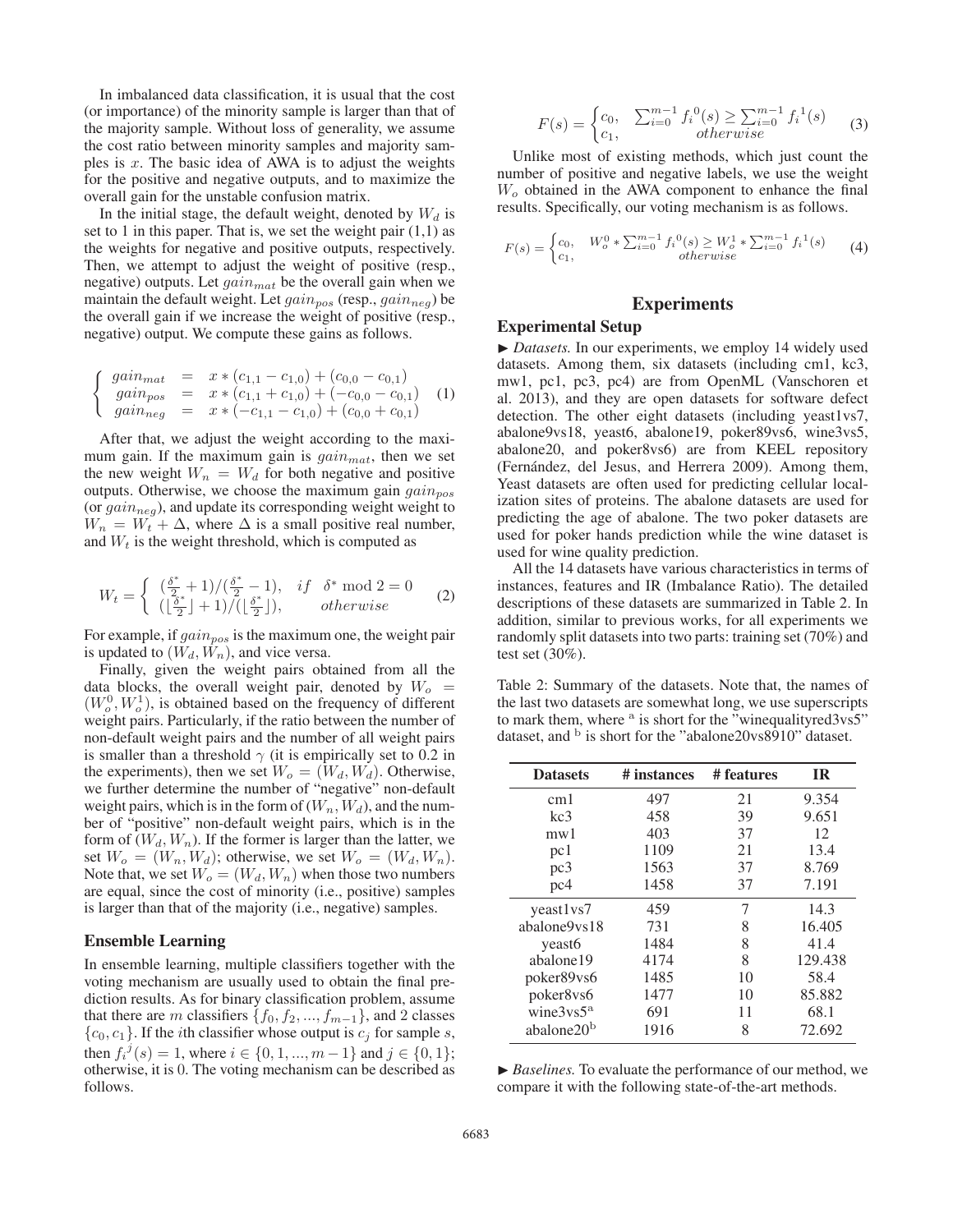| <b>Method</b>            | IML      |                  | RP              |       | CAdaMEC                 |                   | <b>MWMOTE</b>     |                    | <b>DDAE</b> |                   |                         |                     |       |                   |            |
|--------------------------|----------|------------------|-----------------|-------|-------------------------|-------------------|-------------------|--------------------|-------------|-------------------|-------------------------|---------------------|-------|-------------------|------------|
| <b>Dataset</b>           | $G-$     | F-ms             | <b>AUC</b>      | G-    | $F\text{-ms}$           | <b>AUC</b>        | G-                | $F\text{-ms}$      | AUC         | G-                | $F$ -ms                 | <b>AUC</b>          | G-    | $F$ -ms           | <b>AUC</b> |
|                          | mean     |                  |                 | mean  |                         |                   | mean              |                    |             | mean              |                         |                     | mean  |                   |            |
| cm1                      | 0.52     |                  | 0.287 0.589     | 0.758 | 0.567 0.762             |                   | 0.591             | 0.38               | 0.654       | 0.623             | 0.407                   | 0.663               | 0.775 | 0.58              | 0.776      |
| kc3                      | 0.805    |                  | $0.652$ $0.814$ | 0.81  | $0.604$ $0.811$         |                   |                   | 0.772 0.625 0.792  |             |                   | 0.749 0.563 0.764       |                     | 0.823 | $0.625$ 0.823     |            |
| mw1                      | 0.635    | 0.345 0.653      |                 | 0.701 |                         | 0.39 0.702        | 0.721             | 0.446 0.728        |             |                   | 0.721 0.446 0.728       |                     |       | 0.815 0.588 0.817 |            |
| pc <sub>1</sub>          | 0.657    | 0.408 0.679      |                 | 0.803 | 0.556 0.807             |                   | 0.7               | 0.504 0.731        |             |                   |                         | $0.767$ 0.586 0.782 | 0.819 | 0.573 0.83        |            |
| pc <sub>3</sub>          | 0.578    | 0.342 0.582      |                 |       | 0.726 0.513 0.726       |                   | 0.721             | 0.519 0.731        |             |                   | $0.646$ $0.426$ $0.671$ |                     |       | 0.743 0.536 0.744 |            |
| pc4                      |          | 0.725 0.574 0.73 |                 |       |                         | 0.873 0.767 0.873 | 0.826 0.699 0.828 |                    |             | 0.772 0.621 0.778 |                         |                     |       | 0.804 0.676 0.813 |            |
| yeast1vs7                | 0.716    |                  | 0.471 0.718     | 0.701 | 0.449 0.702             |                   |                   | $0.755$ $0.603$    | 0.78        | 0.745             | 0.574 0.768             |                     |       | 0.841 0.649 0.841 |            |
| abalone9ys18             | 0.709    | 0.375 0.719      |                 |       | $0.695$ $0.345$ $0.702$ |                   | 0.697             | 0.49               | 0.736       | 0.7               | 0.51                    | 0.74                | 0.814 | 0.603 0.824       |            |
| yeast <sub>6</sub>       | 0.798    | 0.407 0.805      |                 | 0.779 | 0.333 0.783             |                   | 0.703             | 0.5                | 0.744       | 0.829             | $0.636$ $0.841$         |                     |       | 0.883 0.421 0.883 |            |
| abalone19                | 0.626    | 0.037 0.628      |                 | 0.771 | 0.065 0.773             |                   | $\Omega$          | NA.                | 0.5         | 0.407             | $0.143$ 0.579           |                     | 0.839 | $0.075$ 0.852     |            |
| $\text{wine3}\text{vs5}$ | $\Omega$ | NA.              | 0.5             | 0.51  |                         | 0.086 0.557       | $\Omega$          | NA.                | 0.5         | $\Omega$          | NA.                     | 0.49                | 0.55  | $0.156$ $0.62$    |            |
| abalone20                | 0.802    |                  | 0.252 0.802     | 0.898 | 0.314 0.904             |                   | 0.628             | 0.385 0.693        |             | 0.446             | 0.227                   | 0.598               | 0.964 | 0.556 0.965       |            |
| poker89vs6               | 0.783    |                  | 0.317 0.794     | 0.633 | 0.132                   | 0.651             | 0.913             | $0.862$ 0.917      |             | 0.816             | 0.714 0.833             |                     | 0.968 | 0.517 0.968       |            |
| poker8vs6                | 0.615    | 0.08             | 0.628           |       | 0.764 0.128 0.764       |                   |                   | $0.707$ 0.556 0.75 |             |                   | $0.707$ 0.556 0.75      |                     | 0.95  | 0.317 0.951       |            |

Table 3: G-mean, F-measure and AUC for IML, RP, CAdaMEC, MWMOTE and Our method (DDAE) on the 14 public datasets. Note that, NA denotes invalid result.

- **IML** (Wang et al. 2018): It constructs a stable neighborhood data space by using the iterative metric learning technique, and it chooses the  $k$ -nearest neighbors  $(kNN)$ algorithm as the classifier.
- RP (Alam et al. 2018): It is an recursive based ensemble method for imbalanced data classification problem. It converts the imbalanced data classification problem into a variety of balanced data classification problems. In the meanwhile, it uses the majority voting as the ensemble rule to build an ensemble classifier.
- CAdaMEC (Nikolaou et al. 2016): It is based on a cost-sensitive learning method (AdaMEC (Ting 2000; Nikolaou and Brown 2015)) with proper calibration, and it uses decision tree as the classifier.
- MWMOTE (Barua et al. 2014): It is a synthetic oversampling method for imbalanced data classification problem. Each sample from the minority class is assigned a weight according to its Euclidean distance to the nearest majority class sample. Then, it generates synthetic samples from the weighted minority class.

- *Evaluation metrics.* For the imbalanced data classification problem, two widely accepted common senses for a good model are:

- 1. It should achieve high performance on comprehensive accuracy metrics (e.g., G-mean, F-measure, AUC) that consider samples from both the majority and the minority classes.
- 2. Without harming the comprehensive metrics, it is essential for the model to correctly predict the labels for as many samples from the minority class as possible. This is because applications such as software defect detection, the minority class (e.g., software defect) is considered to be much more important than the majority class.

A common setting in imbalanced classification is that the positive samples often refer to the minority class samples while the negative samples refer to the majority class

(He and Garcia 2008). Based on this setting and the above common senses, we adopt the following metrics: Recall, G-mean,  $F_{\beta}$ -measure and  $AUC$ , as do the prior works (He and Garcia 2008; Wang et al. 2018; Alam et al. 2018; Nikolaou et al. 2016). Let  $TP, FN, FP, TN$  be the true positives, false negatives, false positives and true negatives, respectively. The above four metrics are defined as follows: (i)  $\text{Recall} = \frac{TP}{TP + FN}$ , is motivated by the second common sense and measures how many positive (minorcommon sense and measures how many positive (minority) samples are correctly classified. Another explanation of recall is the probability of detection for positive (minority) samples (Wang et al. 2018). In this paper, we use (ii) The distribution of the same of the recall  $G\text{-}mean = \sqrt{Recall * TNR}$ , which combines the recall for both classes. Here  $TNR = \frac{TN}{T}$  denotes the refor both classes. Here,  $TNR = \frac{TN}{TN+FP}$  denotes the re-<br>call for the negative (majority) class (iii)  $F_0 = meq$  sure call for the negative (majority) class. (iii)  $F_\beta$  – measure = <br>(1+ $\beta^2$ ) Precision\*Recall which considers both precision  $(1+\beta^2)\frac{Precision*Recall}{\beta^2*Precision+Recall}$ , which considers both precision  $(\frac{TP}{TP+FP})$  and recall, and thus is a comprehensive metric of classification accuracy. Here,  $\beta$  trades precision for recall. The higher the  $\beta$  is, the more important the *Recall* is. Because it is often more desirable to correctly classified the minority class in the imbalanced classification problem, we set  $\beta = 2$ . For simplicity, we use F-ms in the following experiments to denote  $F_\beta - measure$  with  $\beta = 2$ . (iv)  $\overline{A}UC$ refers to the area under the ROC curve. In the ROC curve, the x-axis corresponds to the false positive rate while the y-axis corresponds to the true positive rate. One attractive property of AUC is that it is not sensitive to class distributions (Fawcett 2004), thus it is appropriate for the imbalanced classification setting.

- *Parameter settings.* Since both IML (Wang et al. 2018) and MWMOTE (Barua et al. 2014) use kNN classifiers, we vary  $k$  from 1 to 10, and we adopt the values of  $k$  that achieve the best performance. Other parameters are the same as that in the original papers (Wang et al. 2018; Barua et al. 2014). For our model, we tune each parameter by fixing the others. Specifically, we vary  $\lambda$  within the range of [0.1, 1] and select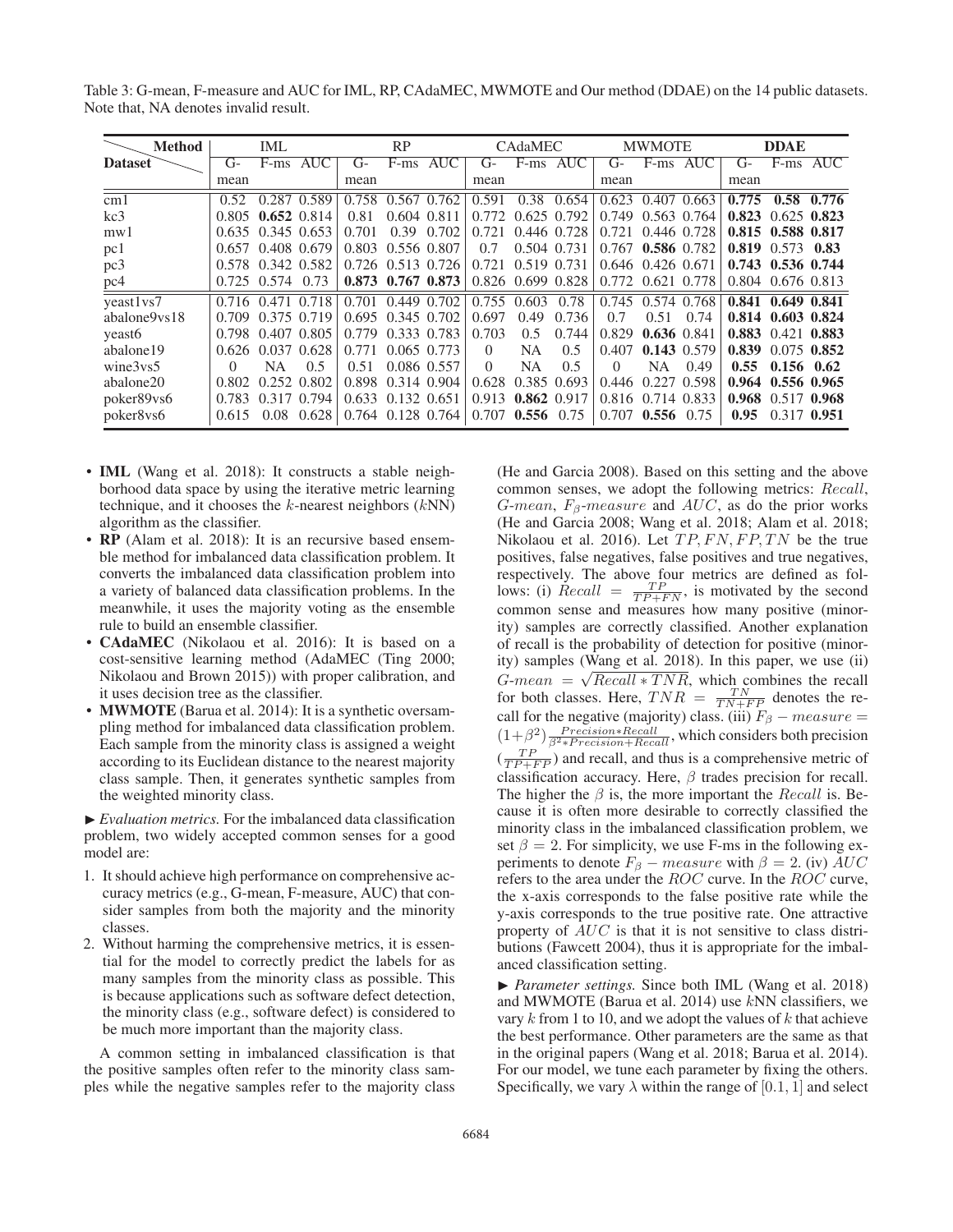the values that lead to the best performance. Similarly, the number of blocks can be either  $[IR]$  or  $[IR]$  and we set the value that achieves the best performance. Besides, we set  $\gamma$ value that achieves the best performance. Besides, we set  $\gamma$ to 0.2 for all datasets and the cost ratio to  $[IR]$ .

### Overall Comparison against State-Of-The-Arts

We first report the performance of all the methods in terms of comprehensive accuracy metrics in Table 3. In general, our proposed method DDAE outperforms the state-of-theart methods on most of the 14 datasets. Especially in half of the datasets (cm1, mw1, pc3, yeast1vs7, abalone9vs18, wine3vs5, abalone20), DDAE consistently performs better than its competitors. It improves the G-mean,  $F_2$  and AUC by up to 18.6%, 17.1%, 18.7%, respectively. The worst case for our model is obtained on the pc4 dataset, in which the imbalance ratio of pc4 is the smallest among all the datasets as shown in Table 2. This phenomenon implies that our proposed method tends to find out as many positive (minority) samples as possible, and works better on highly skewed class distributions. Nevertheless, the DDAE is still compatible – it achieves close G-mean,  $F_2$  and AUC scores to the best baselines and outperforms two of the other baselines. It is also worth noting that, on some of the datasets such as wine3vs5, the number of positive samples are extremely small. IML, CAdaMEC and MWMOTE classify all the samples as negative and fail to detect any of the positive samples. This results in a 0 G-mean and an invalid F-measure.

In order to showcase the capability of our model on detecting positive samples, we report the recall for all the methods on the 14 datasets in Table 4. DDAE performs the best in all cases compared to the baselines. This essentially demonstrates that our method is much more effective for identifying positive samples. Especially, on several datasets (e.g., abalone19, poker89vs6), DDAE achieves 100% recall, which significantly outperforms the competitors. Although some of the baselines (e.g., RP, CAdaMEC) perform well in the comprehensive accuracy metrics, they are not able to identify positive samples correctly.

Combining the observation from Table 3 and Table 4, the proposed method improves the recall significantly while maintaining competible performance in terms of comprehensive metrics such as G-mean,  $F_2$  and AUC. In many of the cases, it achieves even higher G-mean and AUC than the state-of-the-art methods.

#### Impact of parameters

**Impact of**  $\lambda$  In the loss function  $\phi(L)$ , the parameter  $\lambda$  is used to determine the relative weight between the pull and push terms. It is important to investigate the impact of  $\lambda$ . To achieve this, we plot the results by varying  $\lambda$  from 0.1 to 1 on the cm1 and mw1 datasets in Figure  $2(a)$  and  $3(a)$ . In general, the curves of different metrics are in similar trends in the same dataset, but the model acts differently on different datasets, i.e., it achieves the best performance when  $\lambda = 0.1$ and  $\lambda = 0.3$  on cm1 and mw1, respectively. This is because the data distribution of different datasets are quite different. If the samples from the two classes are highly overlapped in the original feature space, pushing the two classes away from each other is of great importance, i.e., we should set  $\lambda$ 

| <b>Datasets</b>    | IML         |                  |          | <b>RP CAdaMEC MWMOTE DDAE</b> |       |
|--------------------|-------------|------------------|----------|-------------------------------|-------|
| cm1                | 0.313 0.688 |                  | 0.375    | 0.438                         | 0.813 |
| kc3                |             | $0.692$ 0.846    | 0.615    | 0.615                         | 0.846 |
| $m$ w $1$          | 0.5         | 0.75             | 0.625    | 0.625                         | 0.75  |
| pc <sub>1</sub>    |             | 0.852 0.889      | 0.519    | 0.63                          | 0.963 |
| pc <sub>3</sub>    | 0.51        | 0.735            | 0.612    | 0.49                          | 0.735 |
| pc4                | 0.814 0.881 |                  | 0.78     | 0.678                         | 0.932 |
| yeast1vs7          |             | $0.667 \, 0.667$ | 0.583    | 0.583                         | 0.833 |
| abalone9vs18       | 0.6         | 0.6              | 0.5      | 0.5                           | 0.7   |
| yeast <sub>6</sub> | 0.7         | 0.7              | 0.5      | 0.7                           | 0.9   |
| abalone19          | 0.667       | 0.833            | $\Omega$ | 0.167                         |       |
| wine3ys5           | 0           | 0.333            | $\Omega$ | $\mathbf{\Omega}$             | 0.333 |
| abalone20          | 0.8         | 1                | 0.4      | 0.2                           |       |
| poker89vs6         | 0.667       | 0.5              | 0.833    | 0.667                         | 1     |
| poker8vs6          | 0.5         | 0.75             | 0.5      | 0.5                           | 1     |

at a large value. In contrast, we should decrease  $\lambda$  to make samples from the same class closer to each other when many of the minority samples do not fall in the area dominated by the majority class.

**Impact of**  $\gamma$  The parameter  $\gamma$  is used as a threshold term to show the unstable ratio in the data. This parameter can be used to decide whether we adopt the AWA component or not. In this experiment, we vary  $\gamma$  from 0.1 to 1 on the cm1 and mw1 datasets. As we can see in Figure 2(b) and 3(b), the performance of the model becomes stable as  $\gamma$  is above 0.3, and  $\gamma = 0.2$  achieves the best performance in both datasets. For the cm1 dataset, when  $\gamma$  is above 0.2, recall, G-mean, F-measure and AUC drop by 0.25, 0.077, 0.085 and 0.062, respectively. For mw1 dataset, although recall increases by moving  $\gamma$  from 0.2 to 0.3, it sacrifices the F-measure by around 0.058. If we take the overall performance into consideration, the best choice is  $\gamma = 0.2$ .

Impact of cost ratio In cost-sensitive learning methods, how to choose an appropriate cost ratio between the two classes remains a problem without any additional information. The cost ratio depicts the importance of the costs between the two classes. For example, when the cost ratio is set to 1, we treat the cost of samples from both classes are of the same importance. Therefore, assigning an arbitrary cost ratio to the data samples is controversial. However, as we can see in  $2(c)$  and  $3(c)$ , due to our proposed weighting scheme the final results are insensitive to the choice of cost ratio when it is in a reasonable range, e.g., from 2 to the dataset's imbalance ratio. This experiment implies that our weighting scheme enhances the flexibility in choosing the weight without any prior information for the data.

Impact of # blocks In this part, we conduct experiments to illustrate the impact of the number of blocks on the cm1 and mw1 datasets. Blocks are used for adjusting the imbalanced data distribution. As we can see from figures 2(d) and 3(d), as the number of blocks grows, the four metrics share the same trend. Notably, in both datasets, the model achieves good performance when the number of blocks is close to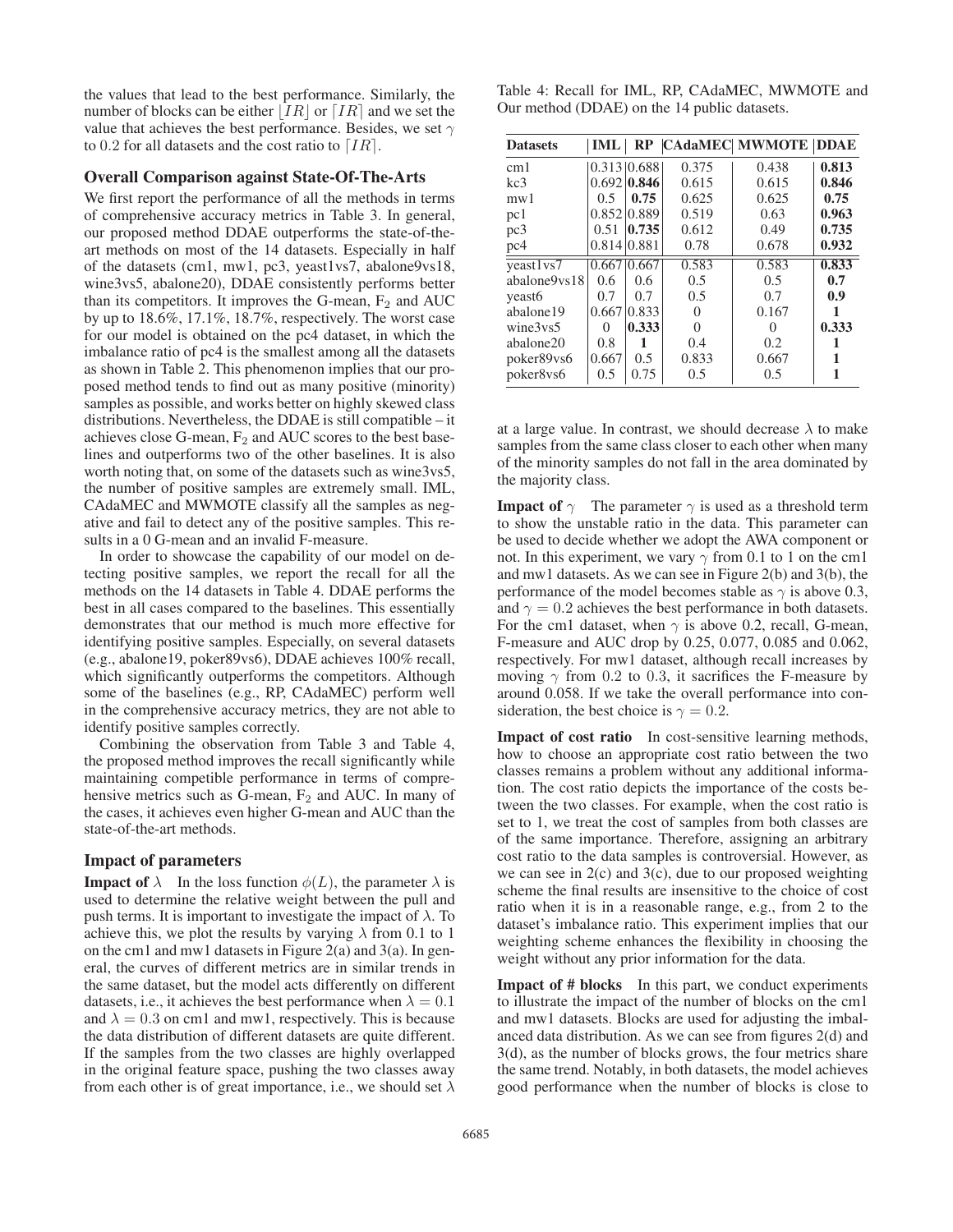

Figure 2: Impact of parameters on cm1.



Figure 3: Impact of parameters on mw1.

 $\Box$ 

 $0.8$ 0. o.

the imbalance ratio (10 for cm1, 12 for mw1). In general, with a small number of blocks, samples in each block are still imbalanced, and thus result in significant performance degradation. We can also notice that, the model achieves promising results when the number of blocks is 4 and 5 on the cm1 dataset, and 6, 7, 9, 10 and 11 on the mw1 dataset, respectively. These observations imply the possibility to use a smaller number of blocks rather than the imbalance ratio. Although a smaller number of blocks brings imbalance to some extent, the AWA component is effective to adjust the weights of the slightly imbalanced samples.

### Ablation Study

Our model contains four main components: Data Block Construction (DBC), Data Space Improvement (DSI), Adaptive Weight Adjustment (AWA), and Ensemble Learning (EL). To study the effectiveness of these components, we implement several variants of our model: (i) DDAE-DBC, which is obtained by removing the DBC component; in fact, the variant DDAE-DBC also removes AWA and EL, since AWA and EL depend on DBC; (ii) DDAE-DSI, which is obtained by removing the DSI component; and (iii) DDAE-AWA, which is obtained by removing the AWA component. Note that, when the DBC component is used, it is necessary to use the EL component. Therefore, there is no such a variant "DDAE-EL". Figure 4 plots the experimental results on the cm1 and mw1 datasets. We can observe that all these variants perform significantly worse than the full fledged version (i.e., DDAE) on both datasets, regardless of G-mean, F-measure and AUC. The recall of DDAE is lower than DDAE-AWA on the mw1 dataset. This is because recall only focuses on the minority class while the AWA component always considers the overall gain from both classes –

overall results ﷺ without DBC ⊠⊠ without AWA ■ without DSI التفقة

(a) cm1 dataset (b) mw1 dataset

Figure 4: Ablation Study.

improving the recall brings in more false positives, which may decrease overall metrics such as F-measure. Overall, the ablation study essentially demonstrates that the proposed method integrates these components in a principle way to take the advantages of each part. In addition, we also observe that DDAE-DBC performs the worst. This reflects that the DBC component plays a much more important role in terms of the overall performance, because it provides the flexibility to support AWA and EL.

### **Conclusions**

We present a novel model that consists of four components, which collaboratively contribute to classifying imbalanced data more effectively. We have conducted experiments on 14 public datasets, showing that our model is effective and competitive, compared with state-of-the-art methods. This study opens several future research directions include 1) extending the proposed model to multi-class classification problems; 2) utilizing clustering methods for improving classification results; 3) incorporating other classifiers (e.g., SVM, neural